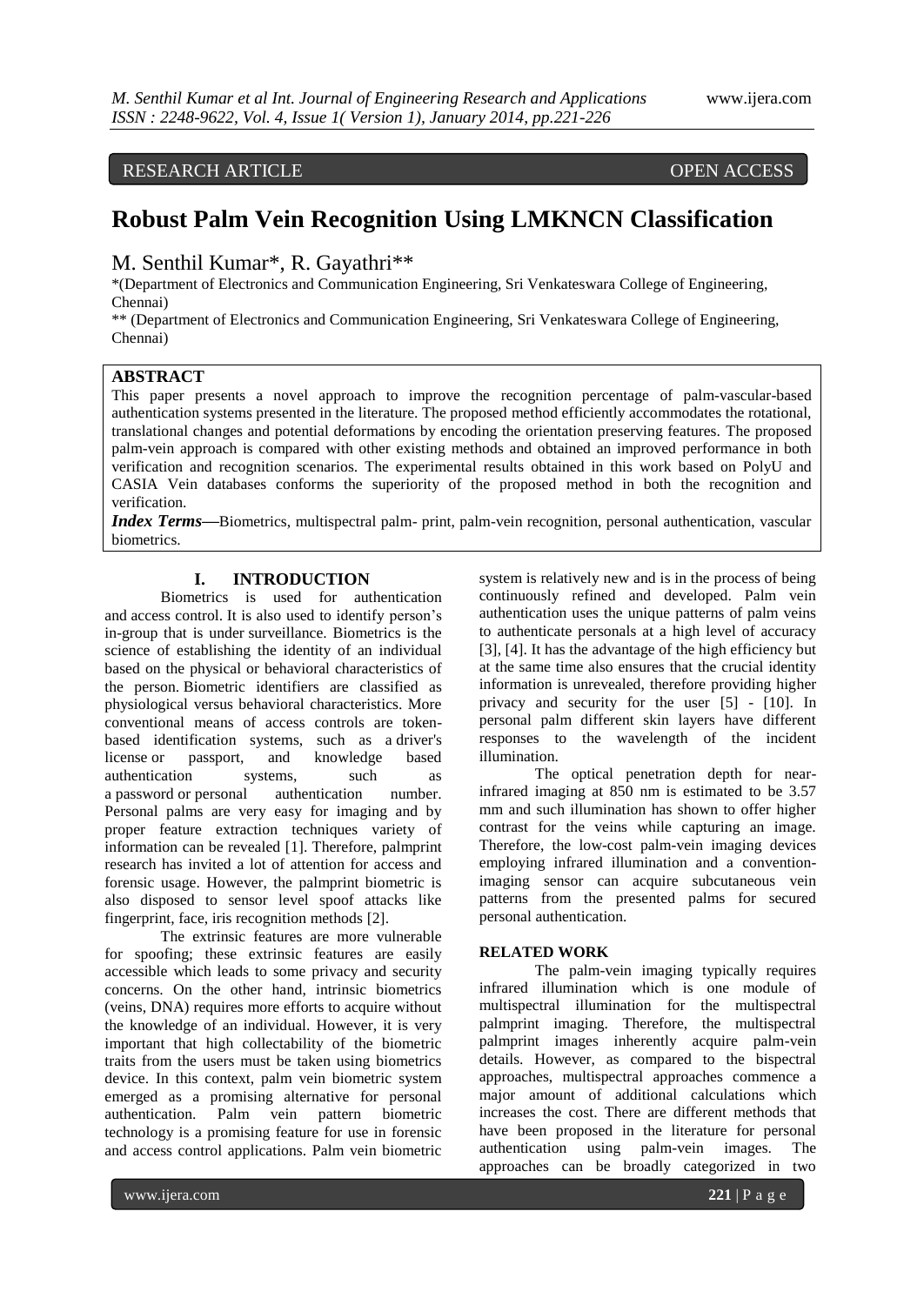categories on the basis of the nature of extracted features.

First approach is subspace learning in which the palm-vein images are projected into subspaces built from training data. Various subspaces have been explored in the literature for the palm-vein authentication: locality preserving projection (LPP), scale invariant feature transform (SIFT). These subspace learning generates sub- space coefficients (features) which are employed during the matching stage for the authentication. The other one is the line/curve matching using vessel extraction in which palm-vein images depict vascular structures and curve or line like features are extracted. The palm vein region of interest (ROI) extraction is done by spatial domain filtering. Several filters have been investigated for this purpose: Gaussian filters, Gabor filters, matched filters and SUSAN edge detector. The extracted line features are further encoded to form a template and employed during the authentication.

In addition, the prior efforts have been more focused on the multispectral palm images, rather than on single (near-infrared) spectrum palm-vein images [11] - [13]. This has motivated us to further explore the palm-vein authentication for real-world applications and ascertain the best possible performance from the near-infrared-based palm-vein authentication.

# **II. PROPOSED WORK**

A review of prior work on palm-vein authentication presented in the previous section outlines the need for the comparative performance on the most promising palm-vein feature extraction and matching approaches [5]. In addition, the previous efforts have been more focused on constrained rather than contactless images. The contactless palm-vein authentication is more hygienic, can offer higher user acceptability, and preserves the vascular patterns from distortion and deserves further research efforts.

The key contributions from this paper can be summarized as follows. First, this paper investigates two new approaches which extract palm-vein features and achieves most promising performance. The subspace learning approach using kernel principal component analysis (KPCA) investigated in this paper extracts the vessel structures by analyzing the eigenvalues ofthe normalized palm-vein images. This approach offers a computationally efficient and most compact (minimum template size) alternative for generating palm-vein templates than the existing methods. The Local mean based k-nearest centroid neighbor approach achieves the best performance as compared to the prior palm-vein authentication approaches presented in the literature. We present a systematic analysis of the proposed approaches in contactless and constrained palm-vein imaging environment and ascertain the robustness of our methods.

It is well known that minimum number of training samples are desirable in a civilian biometrics system to ensure better user acceptability. Therefore, we rigorously evaluate the performance for the palmvein authentication with the variation in the size of enrollment or training samples and ascertain the performance. The palm-vein literature has been highly focused on the verification problem and there are little or negligible efforts to ascertain the performance for the recognition problem. Therefore, this paper has also presented recognition performance from various (also proposed ones) approaches on the two different databases (please refer to Section IV) to comparatively ascertain the performance from various approaches.

The rest of the paper is organized as follows: Section II presents the details on the preprocessing steps that normalize the palm-vein images acquired from the completely contactless imaging. Section III describes our proposed feature extraction and matching approach for the automated palm-vein authentication. The experimental results are presented in Section IV and Section V provides discussion on the observations from our experimental results, including simulation results for the palm-vein authentication. Finally, the key conclusions from this paper are summarized in Section VI.

#### **PREPROCESSING**

The palm-vein images in contactless imaging present a lot of translational and rotational variations. Therefore, more stringent preprocessing steps are required to extract a stable and aligned ROI. The preprocessing steps essentially recover a fixed-size ROI from the acquired images which have been normalized to minimize the rotational, translational, and scale changes.

## **A. Image Segmentation and Normalization**

The key objective while segmenting the ROI is to automatically normalize the region in such a way that the image variations, caused by the interaction of the user with the imaging device, can beminimized. In order to make the authentication process more effective and efficient, it is necessary to construct a coordinate system that is invariant/robust (or nearly) to such variations. It is judicious to associate the coordinate system with the palm itself since we are seeking the invariance corresponding to it. Therefore to build up the coordinate system, key points must be localized and these key points are easily identified in touch-based imaging but should be automatically generated for contactless imaging.

The acquired palm images are first binarized, so that we are able to separate the palm region from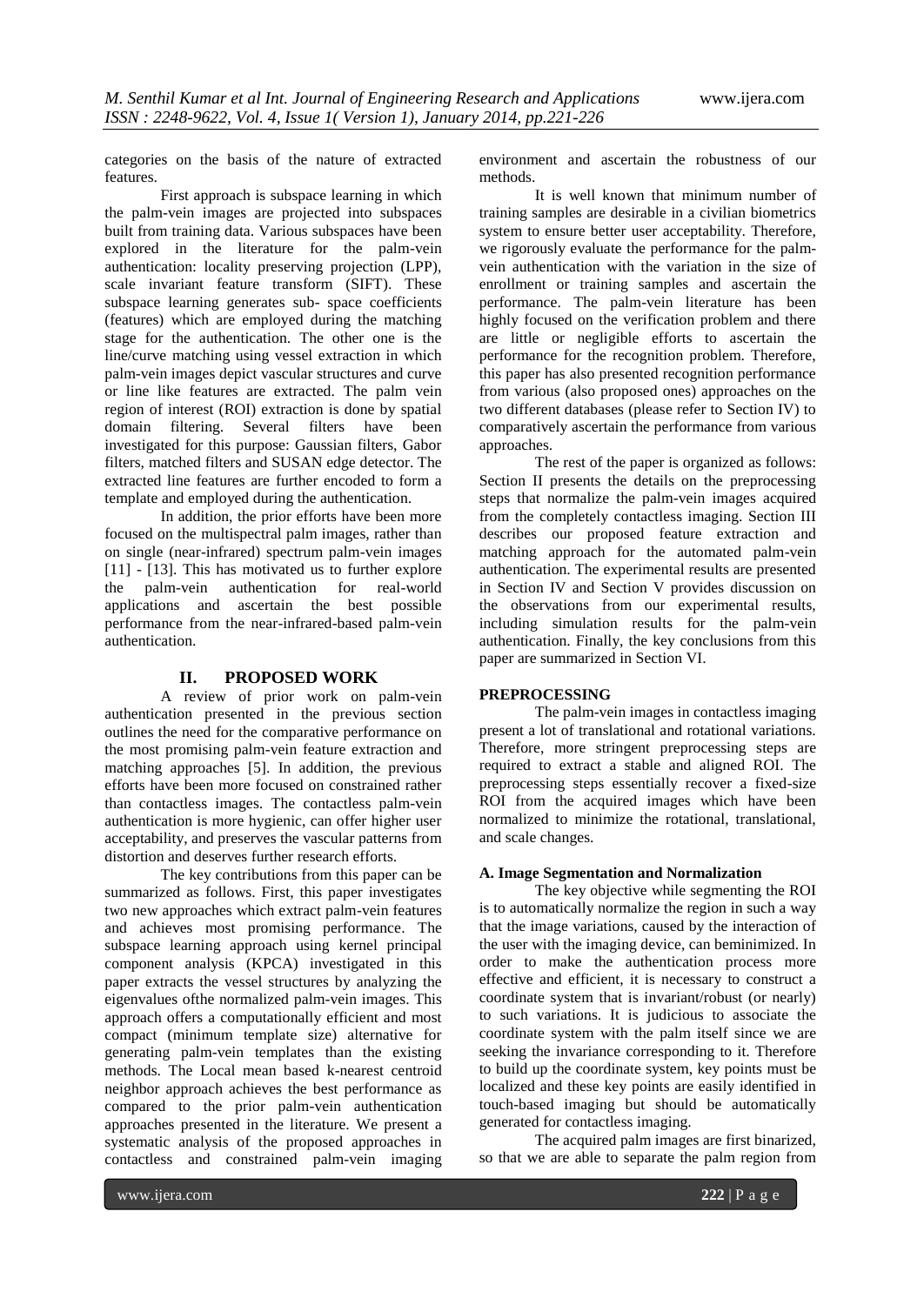Liser

the background region. This is followed by the estimation of the distance from center position of the binarized palm to the boundary of palm .The potential scale changes in the contactless environment can be quite large, and in order to account for this variation, it is wise to adaptively select the location and size of the ROI according to certain image-specific measures from the palm. This method is more computationally efficient since no additional sampling/computations are required. After segmentation, the ROI images are scaled to generate a fixed size region and the whole process is illustrated in Fig. 2.



Fig. 1. Block diagram for personal authentication using palm-vein images.



Fig. 2. Key steps in segmenting ROI images from contactless palm-vein images.



Fig. 3. Illustration of segmentation of palm-vein ROI from an (a) acquired sample image with the illustration of key points, (b) the ROI image of (a)





#### **B. Image Enhancement**

The palm-vein images employed in our work were acquired under near-infrared illumination (NIR); the images generally appear darker with low contrast. Therefore, image enhancement is essential to clearly illustrate the vein and texture patterns. We first estimate the background intensity profiles by dividing the image into slightly overlapping 32X32 blocks and the average gray-level pixels in each block are computed. As can be observed from Fig. 4, the enhancement has been quite successful in improving the details and contrast of the ROI images.

# **III. FEATURE EXTRACTION AND CLASSIFICATION**

The normalized and enhanced palm-vein images depict curved vascular network/patterns, and these vessels can be approximated by small line segments which are rather curved. Therefore, in this paper, we propose a new approach to extract such line-like palm-vein features which can effectively account for more frequent rotational, translational variations, and also to some image distortions in the acquired image.

#### **A. Kernel Principal Component Analysis feature extraction**

In Principal Component Analysis, first of all, all eigenvalues and eigenvectors are calculated and sorted. Then the top most eigenvectors are chosen to project the input data into them. By projecting the input data into the chosen eigenvectors, the dimension of the input data is practically reduced.

First, the mean center of the images is calculated, m' is the mean image.

$$
m' = \frac{1}{M'} \sum_{i=1}^{M'} x
$$
 (1)

Mean cantered image is represented in Eq. (2) *m*  $\boldsymbol{m}_i = \boldsymbol{x} - \boldsymbol{m}$ (2)

$$
(2)
$$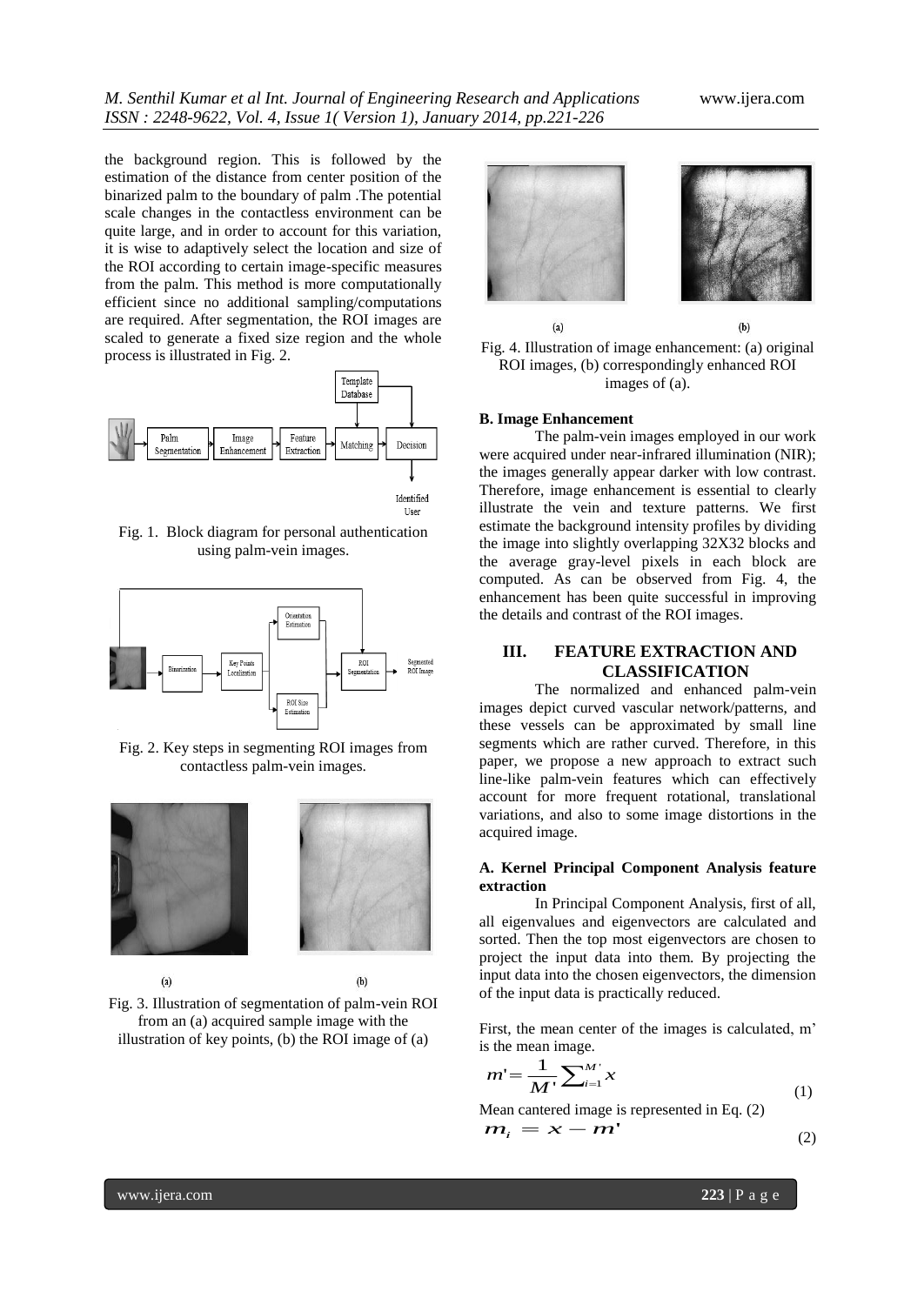Then, covariance matrix is achieved by,

$$
C = MM^T \tag{3}
$$

M represents the composed matrix of the column vectors mi.

Solving  $\lambda$ n = Cn eigenvectors and eigenvalues are achieved; assuming  $\lambda$  is eigenvector and v is eigenvalue.

$$
MMT (Mn) = \lambda'(Mn)
$$
 (4)

It means that the first M- 1 eigenvectors  $(\lambda)$ and eigenvalues (n) could be obtained by calculating (MMT).



# Fig.5. Illustration of KPCA feature extraction: (a) KPCA extraction using Gaussian mapping, (b) reconstructed image of (a)

When M eigenvectors and eigenvalues are achieved, the images will be projected onto L<<M dimensions using the following equation

$$
\Omega = [n_1 n_2 \dots n_L]^T
$$
 (5)

Where,  $(\Omega)$  represents the projected value. To determine which face provides the best description of an input image, the Euclidean distance is obtained using equation (6).

$$
\in_{k}^{1} = \parallel \Omega' - \Omega'_{k} \parallel
$$
\n
$$
(6)
$$

And at last step, the minimum assigns the unknown data into k class. KPCA is exactly the same as PCA except for the fact that in KPCA, the input data is first non-linearly mapped and then PCA will be performed on the mapped data. The mapping is called Φ.

#### **B. Local Mean based k-nearest Centroid Neighbor classification**

KNN is well-known as a very simple, effective, and fast method to classify data. In this method, Euclidian distance is used as a criterion for classifying. To enhance the performance of KNN, a variety of methods have been proposed the latest one of which is called LMKNCN. The following part of this section consists of the mathematical explanation of LMKNCN.

The number of training samples in Ti, assuming that x is equal to query pattern, and k is equivalent to the size of neighborhood,

First of all, for each class, the distances are calculated ci to x as shown in Eq. (7)

$$
u(x, y) = \sqrt{(x - y)^{T}} (x - y)
$$
 (7)

The first nearest centroid neighbor to x for each class ci is achieved. Then, K nearest centroid neighbors of x are calculated except for the first ones.

$$
S'_{i(x)} = A_i - B_i^{NCN}(x)
$$
 (8)

$$
S'_{i}(x) = \{ y_{ii}^{NCN} \in B^{m} \}_{i=1}^{K_{i}(x)}
$$
(9)

In this step, sum of the previous j-1 nearest centroid will be obtained. Centroids which are in the set s' are achieved for all samples, and for all classes as indicated in Eq. (10)

$$
y_{il}^{f} = 1/j(y_{il} + sum_{i}^{NCN} (x))
$$
 (10)

Next, the distances between the  $X$  (query pattern) and centroids are calculated

$$
u_{il}^{f}(x, y_{il}^{c}) = \sqrt{(x - y_{il}^{f})^{T}(x - y_{il}^{f})}
$$
\n(11)

Then, jth nearest centroid neighbors to each class should be calculated

$$
y^{NCN} = x_{\min\_index}^{NCN}
$$
 (12)

$$
y^{NCN}
$$
 Are added to  $B_i^{NCN}(x)$  (13)

$$
A_{ik}^{NCN}\left(v\right) = B_i^{NCN}\left(x\right) \tag{14}
$$



Fig. 6. Classification of test sample with the trained samples using LMKNCN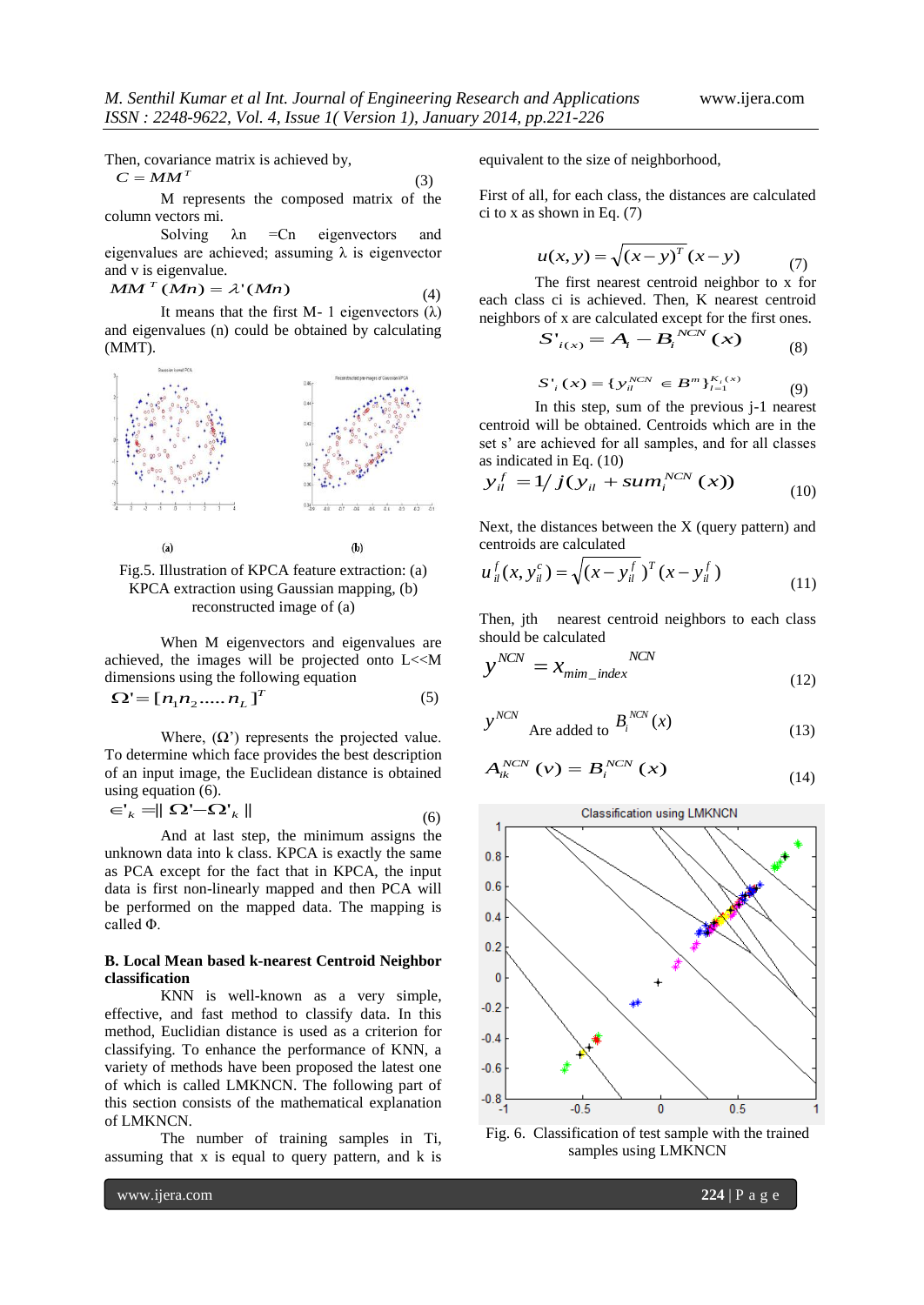In this step, local centroid means vector are obtained for the set in all classes indicated as,

$$
h_{ik}^{NCN} = \frac{1}{K} \sum_{j=1}^{K} y^{NCN}
$$
 (15)

In the last part, X is assigned to the f based on nearest local centroid mean vector

$$
f = \arg\min_{f_i} u(x, h_{ik}^{NCN})
$$
\n(16)

#### **IV. EXPERIMENT AND RESULTS**

We thoroughly evaluated all these methods together with our proposed ones, so that we can get more insights into the problem of palm-vein authentication.

#### **A. Database**

In this work, we first employed the CASIA Multi-Spectral Palmprint Image Database V1.0 (CASIA database) which has been acquired from the contactless palm imaging of 100 subjects. All the images have been acquired in two data acquisition sessions with a minimum interval of one month, and at each time three samples were acquired from each user. The second database employed in this work is the PolyU Multispectral Palmprint Database (PolyU database), and all the images were acquired with a constrained device with finger-pegs, and is composed of images from 250 individuals with 12 images from each individual. These images were captured in two sessions (six images in each session) with an average interval of nine days. We employed these two databases, in our study so as to comparatively evaluate the performance from various methods and determine the robustness of our methods on different imaging setups. Since the focus of our work is on palm-vein authentication, and the palm-vein images are largely observed in NIR, only the images that were acquired under 850-nm wavelength illumination from the CASIA database and near-infrared images from the PolyU database were used in the following experiments.

## **B. Authentication Experiments**

The extensive experiments conducted to evaluate the performance of KPCA based feature extraction method and LMKNCN classifications on palm vein database is introduced in this section. In this experiment, considering 5 images of a single subject, 4 images are used to train and the remaining imageis used to test. The accuracy is evaluated in each experiment and the following figures indicate the results.

Table I. Tabular Column showing the values of

| No of Images   | <b>Matching Score</b> |
|----------------|-----------------------|
| 1              | 21.0703               |
| $\overline{c}$ | 6.65633               |
| 3              | 11.9287               |
| $\overline{4}$ | 5.15419               |
| 5              | 100                   |
| 6              | 5.55519               |
| $\overline{7}$ | 100                   |
| 8              | 100                   |
| 9              | 0.231813              |
| 10             | 68.1643               |
| 11             | 10.2866               |
| 12             | $\boldsymbol{0}$      |
| 13             | 77.2004               |
| 14             | 100                   |
| 15             | 100                   |
| 16             | 22.9022               |
| 17             | 72.937                |
| 18             | 2.04576               |
| 19             | -45.8949              |
| 20             | $-55.7383$            |
| 21             | 6.49062               |
| 22             | 100                   |
| 23             | 100                   |
| 24             | 100                   |
| 25             | 0.982657              |
| 26             | $-1.83527$            |
| 27             | 1.03842               |
| 28             | 1.11496               |
| 29             | 0.602667              |
| 30             | 64.1386               |
| 31             | 100                   |
| 32             | 100                   |
| 33             | 6.12831               |
| 34             | 7.95865               |
| 35             | 6.42991               |
| 36             | 11.1219               |
| 37             | 8.46819               |
| 38             | 78.1311               |
| 39             | 100                   |
| 40             | 99 7779               |

matching score for palm-vein images

#### **C. Verification Experiments**

The selection of appropriate partition size for KPCA feature extraction is critical in achieving higher performance; if the selected size is too small, the partition may represent a lot of noise and thus not representative to the true dominant feature in the particular area. In other words, partitions which are too small in size tend to have higher genuine matches; however, it also leads to higher imposter/noisy matches which deteriorates the performance. On the contrary, partitions which are too large in size will suppress the representative local features and instead emphasize on the global ones, which is contrary to the motivation for our matching approach and is thus